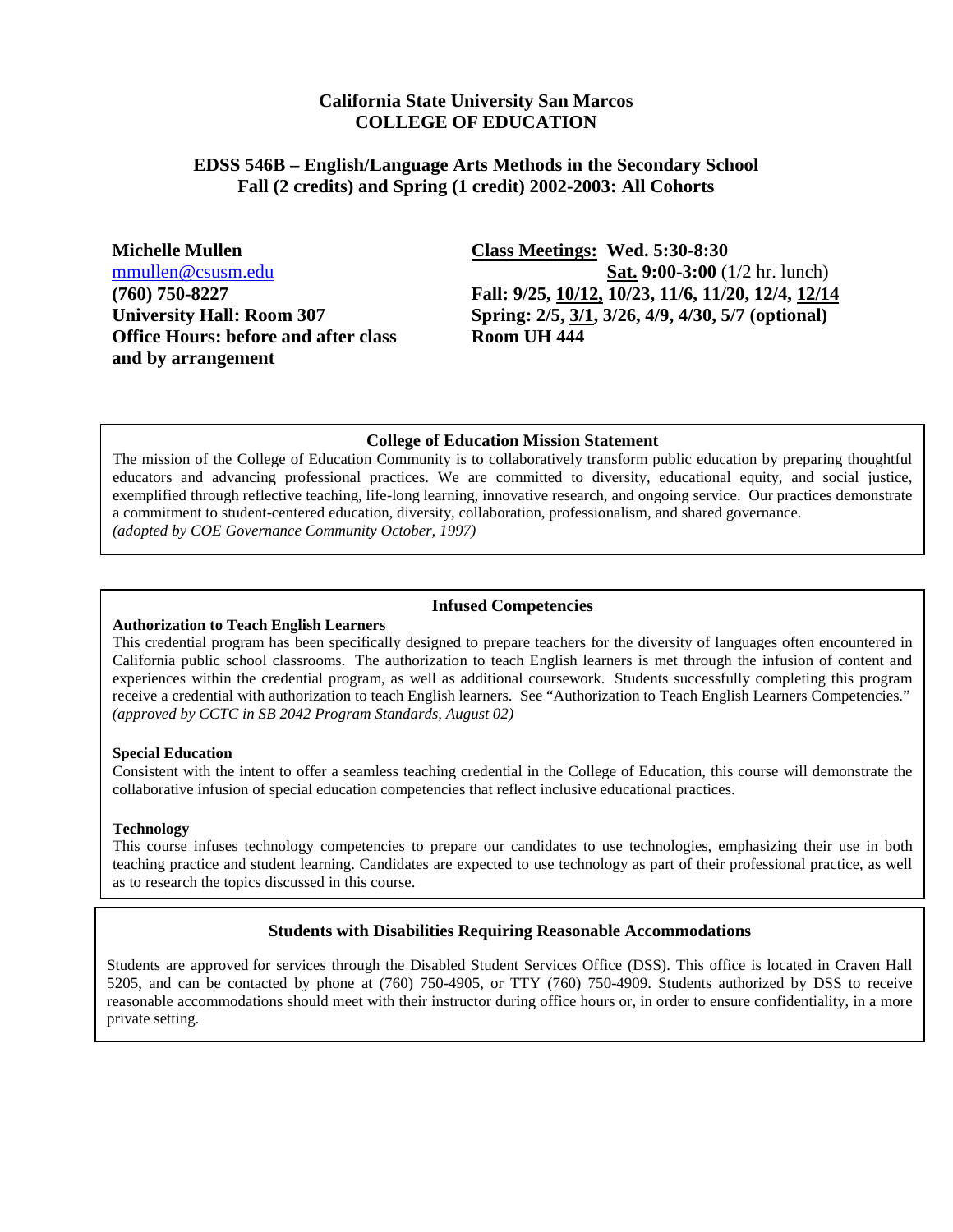### **Course Description**

This course is designed in a seminar format to focus intensively on the discipline of English/Language Arts. In this course, students will explore theories and strategies for teaching all facets of language arts: speaking, listening, reading, writing, thinking, and collaborating (although these are artificial separations), paying particular attention to scaffolding student learning for access and success. Students will be required to apply their learning in related assignments and fieldwork experiences during student teaching and/or observations.

### **Course Goals**

#### *Credential candidates will:*

- effectively plan and sequence instruction in English/Language Arts.
- analyze student work and assessments to develop an instructional profile and plan.
- utilize multiple resources to support students' in their acquisition of reading, writing, speaking and listening skills.
- establish effective learning environments that foster students' growth in all areas of language arts while empowering them to think critically and open-mindedly.
- explain and demonstrate the use of questioning strategies that foster a spirit of inquiry and critical thinking in the classroom.
- explain and demonstrate the connections between technology and the English/Language Arts classroom.
- use reflection as a means of interpreting classroom experiences (in the field and at the university).

### **Teacher Performance Expectation Competencies**

This course is designed to help teachers seeking the Single Subject Credential to develop the skills, knowledge, and attitudes necessary to assist schools and districts in implementing an effective program for all students. The successful candidate will be able to merge theory and practice in order to realize a comprehensive and extensive educational program for all students. The following TPE's are addressed in this course:

#### Primary Emphasis

TPE 1B: Subject-Specific Pedagogical Skills for Single Subject Teaching Assignments: Teaching English-Language Arts in a Single Subject Assignment

TPE 3: Interpretation and Use of Assessments

TPE 4: Making Content Accessible

TPE 6C and 6D: Developmentally Appropriate Practices in Grades 9-12 and Developmentally Appropriate Practices for Special Education

TPE 9: Instructional Planning

TPE 10: Instructional Time

#### Secondary Emphasis:

TPE 2: Monitoring Student Learning During Instruction TPE 5: Student Engagement TPE 7: Teaching English Learners TPE 11: Social Environment TPE 12: Professional, Leagal, and Ethical Obligations TPE 13: Professional Growth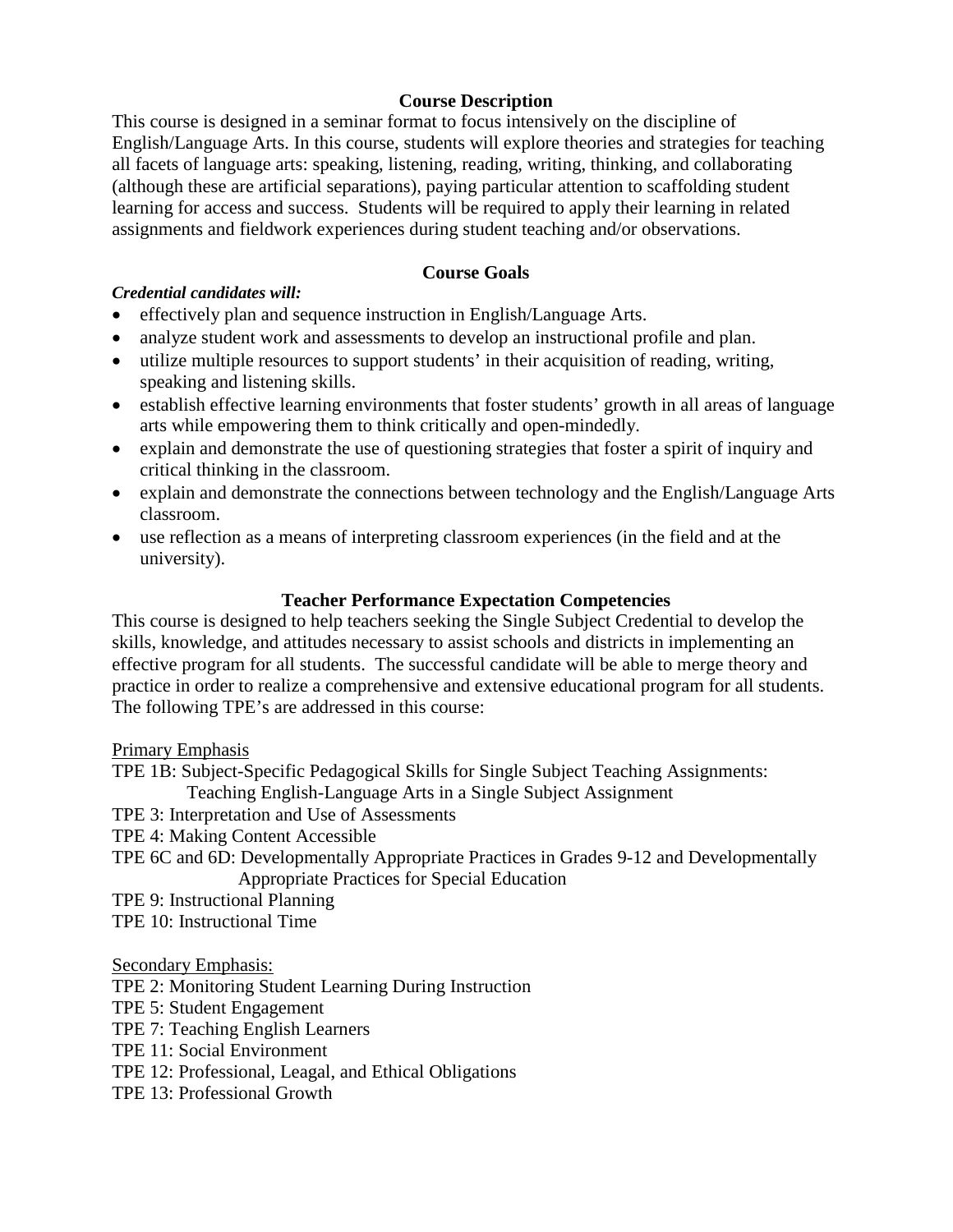### **"Essential" Questions Generated by You**

- **Planning:** unit, lesson, for a novel, developing meaningful instructional with short class periods, incorporating art, music, etc., differentiating instruction for different levels and ELL students (what if only 1-2 ELL students—where does SDAIE fit)?
- **What to teach:** how much flexibility, how do you know what to teach, bring in own texts?
- **Assessment:** how to build in effective assessments, assessing cooperative group work, what if you don't want to use grades?
- **How to deal with standardized tests:** student preparation, what if I disagree with them, etc.?
- **Motivating students:** how to draw them in, how to get students to read, how to get students to analyze text, inspiring passion for reading and writing?
- **Reading:** creating meaningful in-class reading, working with symbolism, how much literary theory, how to jigsaw fictional texts/plays?
- **Writing:** how much creative writing, how to respond to student writing (and keep sanity)?
- **Vocabulary:** prioritizing, ways of teaching?
- **Grammar:** how to incorporate effective instruction, where to teach?
- **Speaking:** how much public speaking instruction?
- **Critical thinking:** how to foster?

# **Required Texts**

Burke, Jim. *The English Teacher's Companion.* Portsmouth: Boynton/Cook, 1999. *California English--Language Arts Content Standards.* Sacramento: California Dept. of Education, 1998.

- Choate, Joyce S. *Successful Inclusive Teaching*. MA: Allyn and Bacon, 2000.
- Langer, Judith. *Envisioning Literature: Literary Understanding and Literature Instruction.* NY: Teachers College Press, 1995.
- Zemelman, Steven and Harvey Daniels. *A Community of Writers: Teaching Writing in the Junior and Senior High School.* Portsmouth: Heinemann, 1988.

# **Optional Texts**

Allen, Janet. *Words, Words, Words: Teaching Vocabulary in Grades 4-12.* Weaver, Constance. *Lessons to Share.* Portsmouth: Boynton/Cook, 1998.

# **Other Texts Worth Owning/Reading Early in Your Career:**

Atwell, Nancy. *In the Middle* Claggett, Fran. *Drawing Your Own Conclusions*  Oliver Keene, Ellin and Susan Zimmerman. *Mosaic of Thought: Teaching Comprehension in a Reader's Workshop*

Rosenblatt, Louise. *The Reader, the Text, the Poem* and *Literature as Exploration*

# **Assignments**

• **Class Preparation and Participation**: Critical, engaged discussion will make this a richer class for all of us. In preparation for that kind of thoughtful discourse, you will be responsible for reading and responding to a variety of texts. I will assign a specific response method or I will have you respond to your reading in any of the ways used in the EDSS 521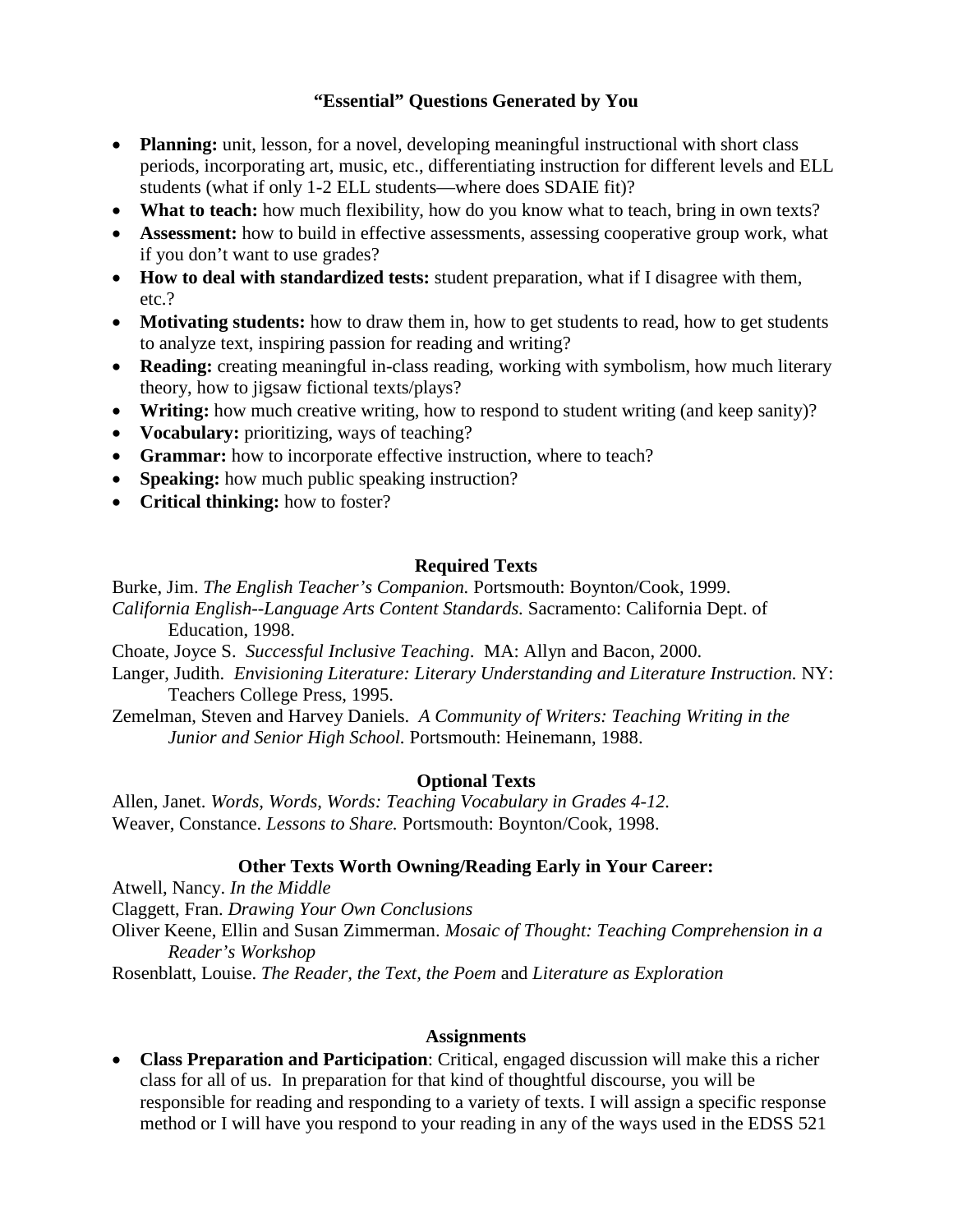(literacy) class, or in some other manner that you know helps you to "process" your reading. Remember the goals for any response method you choose: to help you better contemplate, organize, and understand your reading, and to be prepared for thoughtful discussion. **These will be due with each article/excerpt assigned—see calendar.** You will also be responsible for a variety of informal in-class presentations and for bringing in "artifacts" from your student teaching/observation experiences. Come to class prepared to participate. **First and second semester. (percentage completed with some quality checks)**

- **Lesson Modeling**: You will model a variety of lessons/parts of lessons for your colleagues. These experiences will be an opportunity to receive and discuss feedback and to refine your practice. You will also view a videotaped version of yourself as you give a lesson and then write an observation reflection about the lesson (woven in with reflective writing assignment #2 below). **First and second semester. (graded on a 4-point rubric and averaged together by semester)**
- **Unit Plan (with 2 developed lesson plans):** Teachers will develop a multi-week integrated literature unit that demonstrates how they plan and sequence instruction both short and long term. The plan will include clear unit goals, identification of CA standards addressed, a diagnostic assessment tool to identify students' current levels with relation to the goals/standards, a series of formative assessment tools (including self-assessment) to monitor student progress and to adjust instruction, and a summative assessment tool. This unit must contain opportunities for students to work in all areas of language arts: reading, writing, speaking and listening. The plan will also include:
	- $\checkmark$  use of a "core" text and supplemental texts (to include non-fiction).
	- $\checkmark$  opportunities for students to think at advanced levels.
	- $\checkmark$  opportunities for students to think creatively.
	- $\checkmark$  evidence of a variety of teaching strategies, including cooperative learning.
	- $\checkmark$  evidence of effective questioning strategies.
	- $\checkmark$  evidence of SDAIE strategies.
	- $\checkmark$  evidence of differentiated instruction to meet the needs of a wide range of students.
	- $\checkmark$  use of technology to further the goals of the unit.
	- $\checkmark$  an overview of how this unit fits with what comes before it and what will come after it. (Critical Assessment Task) **First semester. (graded on a 4-point rubric)**
- **Writing Plan:** Teachers will develop a writing plan that demonstrates how students will move through the writing process to arrive at a polished piece. The writing plan will include diagnostic, formative, and summative assessment opportunities (with self-assessment included) and varied teaching strategies to address the instructional needs at each "stage" of the writing process. The plan will also include:
	- $\checkmark$  opportunities for students to think at advanced levels.
	- $\checkmark$  opportunities for students to think creatively.
	- $\checkmark$  evidence of differentiated instruction to meet the needs of a wide range of students.
	- $\checkmark$  evidence of SDAIE strategies.
	- $\checkmark$  use of technology to further the goals of the unit.
	- $\checkmark$  an overview of how this unit fits with what comes before it and what will come after it. (Critical Assessment Task) **Second Semester. (graded on a 4-point rubric)**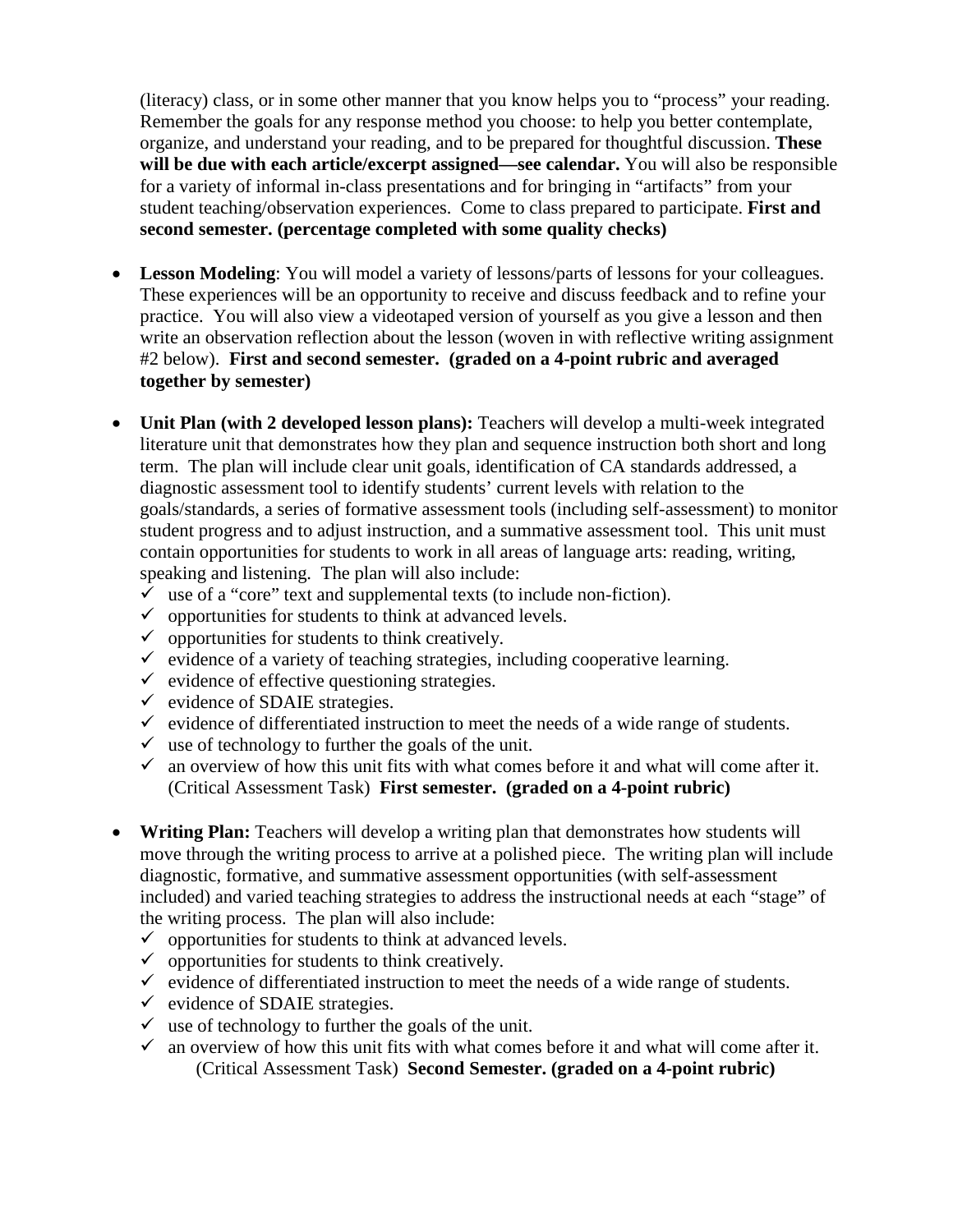• **Reflective Writings:** 1. Assessment profile: Teachers will review a variety of examples of student work and standardized test scores to determine the instructional "profile" of a student—his/her strengths and areas for growth, grade-level standards that are evident or not. Teachers will develop a student profile and write a reflection addressing how they would meet this students' unique needs in the context of the classroom (and beyond if necessary). This reflection must also include how the teacher would communicate the instructional needs and plan for this student to a parent/guardian. (Critical Assessment Task) 2. Teachers will write a reflective essay about their overall learning and connections to the field. **Second Semester. (graded on a 4-point rubric and averaged together)**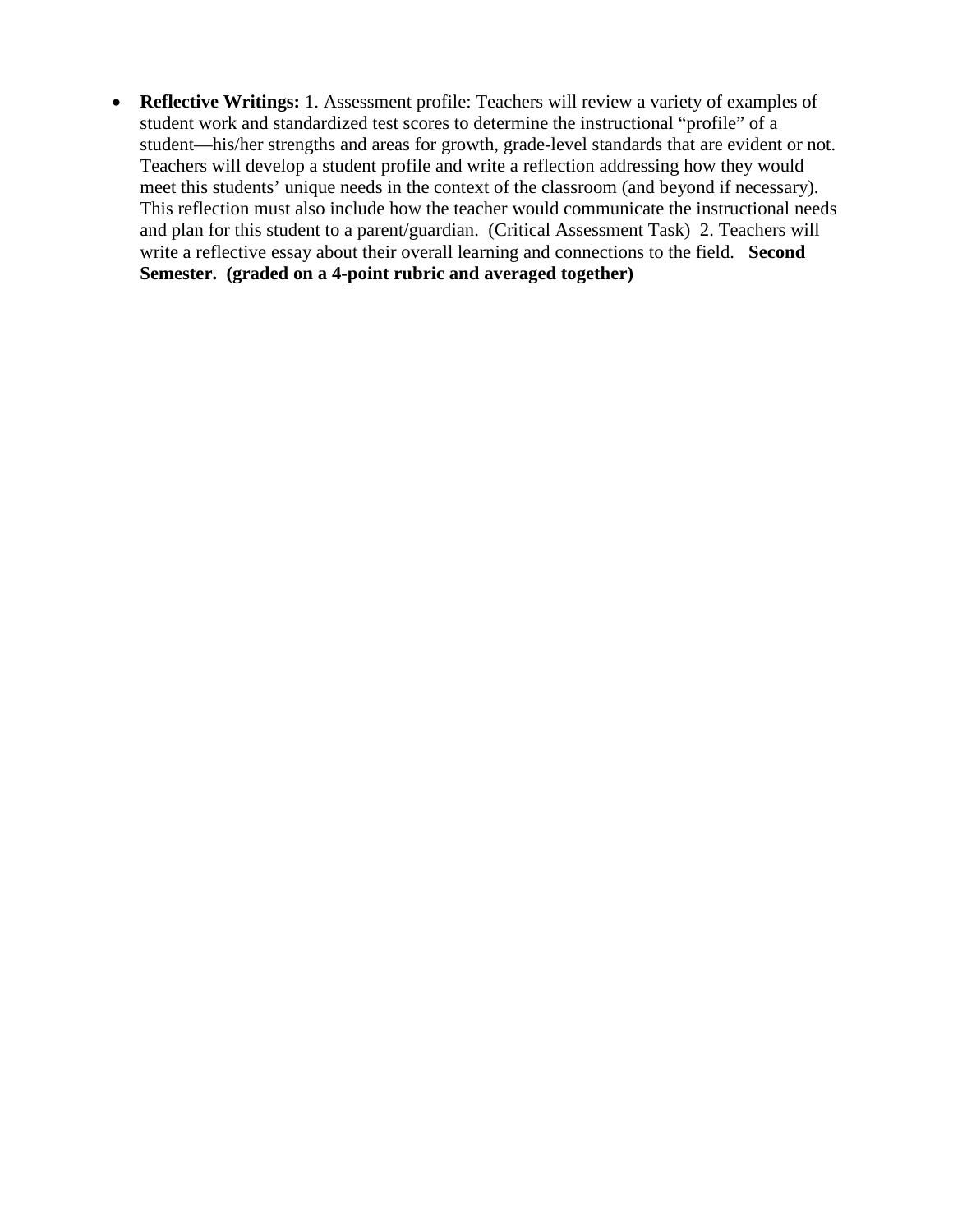| <b>DATE</b> | <b>CLASS FOCUS</b>                                                                     | <b>READING DUE</b>                                                                                                                                                            | <b>ASSIGNMENTS DUE</b>                                                                                                                                                                                                                                                                                                                                                                                                                                                                                                                                                                                                                                                                                                                                                                                                                                                                                                                                                                                             |
|-------------|----------------------------------------------------------------------------------------|-------------------------------------------------------------------------------------------------------------------------------------------------------------------------------|--------------------------------------------------------------------------------------------------------------------------------------------------------------------------------------------------------------------------------------------------------------------------------------------------------------------------------------------------------------------------------------------------------------------------------------------------------------------------------------------------------------------------------------------------------------------------------------------------------------------------------------------------------------------------------------------------------------------------------------------------------------------------------------------------------------------------------------------------------------------------------------------------------------------------------------------------------------------------------------------------------------------|
| 2/5<br>Wed. | Speaking and<br>$\blacktriangleright$<br>Listening                                     | Choate: Ch. 6<br>$\bullet$<br>Burke: Ch. 8<br>$\bullet$<br>CA stds. 9/10 or<br>$\bullet$<br>11/12: Oral<br>Language<br>Conventions and<br>Speaking and<br>Listening sections  | Burke/Stds: Looking at the oral<br>$\bullet$<br>language and<br>speaking/listening standards,<br>identify ways in which you see<br>yourself teaching students the<br>identified skills. It's okay to<br>hypothesize or to use specific<br>resources/texts from your<br>teaching experience as models.<br>This is a chance for you to<br>conceptualize the ways in<br>which these skills might be<br>"threaded" throughout your<br>course.<br>Choate: Reflection: how would<br>you support a student in your<br>class who presents specialized<br>oral language needs (pick an<br>example from ch. 6)? Think<br>about how they would work<br>with the standards and how<br>they might develop some key<br>skills.<br>Print and read article<br>("Engaging Students in the<br>Disciplines of English $\ldots$ " by<br>Arthur Applebee) from Center<br>on English Learning and<br>Achievement<br>(cela.albany.edu/publication/art<br>icle/engaging.htm)—annotate<br>article to be ready to use in<br>socratic seminar |
| 3/1<br>Sat. | Writing: What<br>$\blacktriangleright$<br>are we teaching<br>when we teach<br>writing? | Daniels/Zemelman:<br>$\bullet$<br>Part $I$ – III (pages<br>$3-201$<br><b>TILE: Review</b><br>$\bullet$<br>Module 7 of the<br>TILE CD and<br>explore some of the<br>resources. | <b>Reader response:</b><br>$\bullet$<br><b>BEFORE READING</b><br>1.<br>Zemelman and TILE: Write<br>YOUR philosophy of teaching<br>writing. Things to consider:<br>What do you think your job is<br>as a writing teacher? What do<br>you think it's important to<br>teach kids? What kind of<br>environment do you need in<br>the classroom to make your<br>"job" possible?<br>DURING the READING:<br>2.                                                                                                                                                                                                                                                                                                                                                                                                                                                                                                                                                                                                            |

# **546B TENTATIVE Calendar (subject to change)**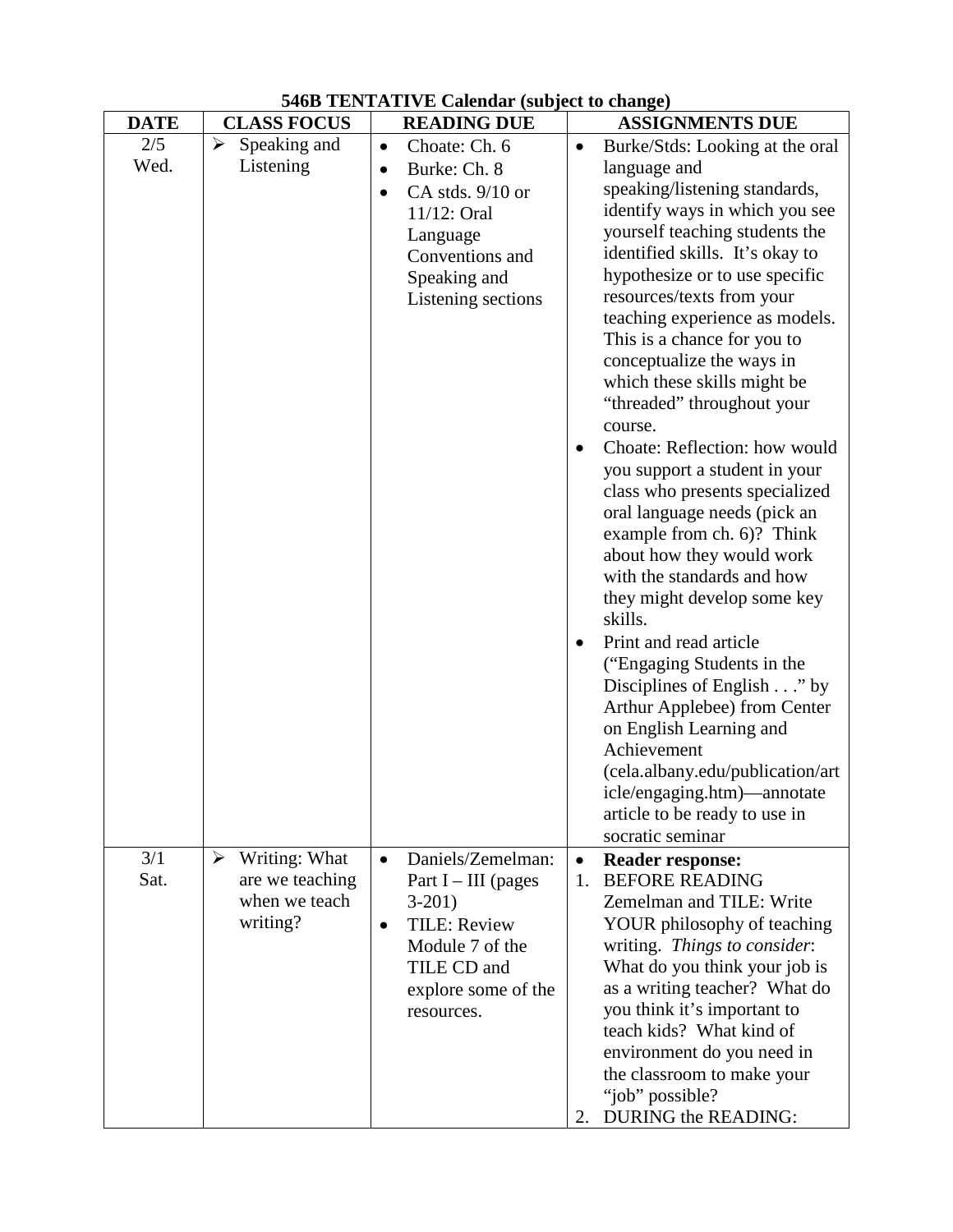|  |    | Summarize, or in some other          |
|--|----|--------------------------------------|
|  |    | way record, the key ideas from       |
|  |    | your reading that you want to        |
|  |    | discuss at our meeting. Noting       |
|  |    | questions would be beneficial        |
|  |    | as well. DO NOT take notes           |
|  |    | on the whole text—just capture       |
|  |    | the ideas you want to                |
|  |    | remember, "digest," or talk          |
|  |    | about. The key is to interact        |
|  |    | with the reading so that you         |
|  |    | can be part of an informed           |
|  |    | discussion when next we meet.        |
|  | 3. | <b>AFTER READING: ADD to</b>         |
|  |    | your initial philosophy. How         |
|  |    | has the reading pushed you to        |
|  |    | think about other aspects of         |
|  |    | teaching writing that you            |
|  |    | hadn't considered before? In         |
|  |    | what way does the reading help       |
|  |    | you to better "flesh out" your       |
|  |    | philosophy?                          |
|  |    | Bring your copy of the CA.           |
|  |    | <b>English Language Arts Content</b> |
|  |    | Standards, the TILE CD, your         |
|  |    | Zemelman book, and your              |
|  |    | writing philosophy and notes         |
|  |    | from above.                          |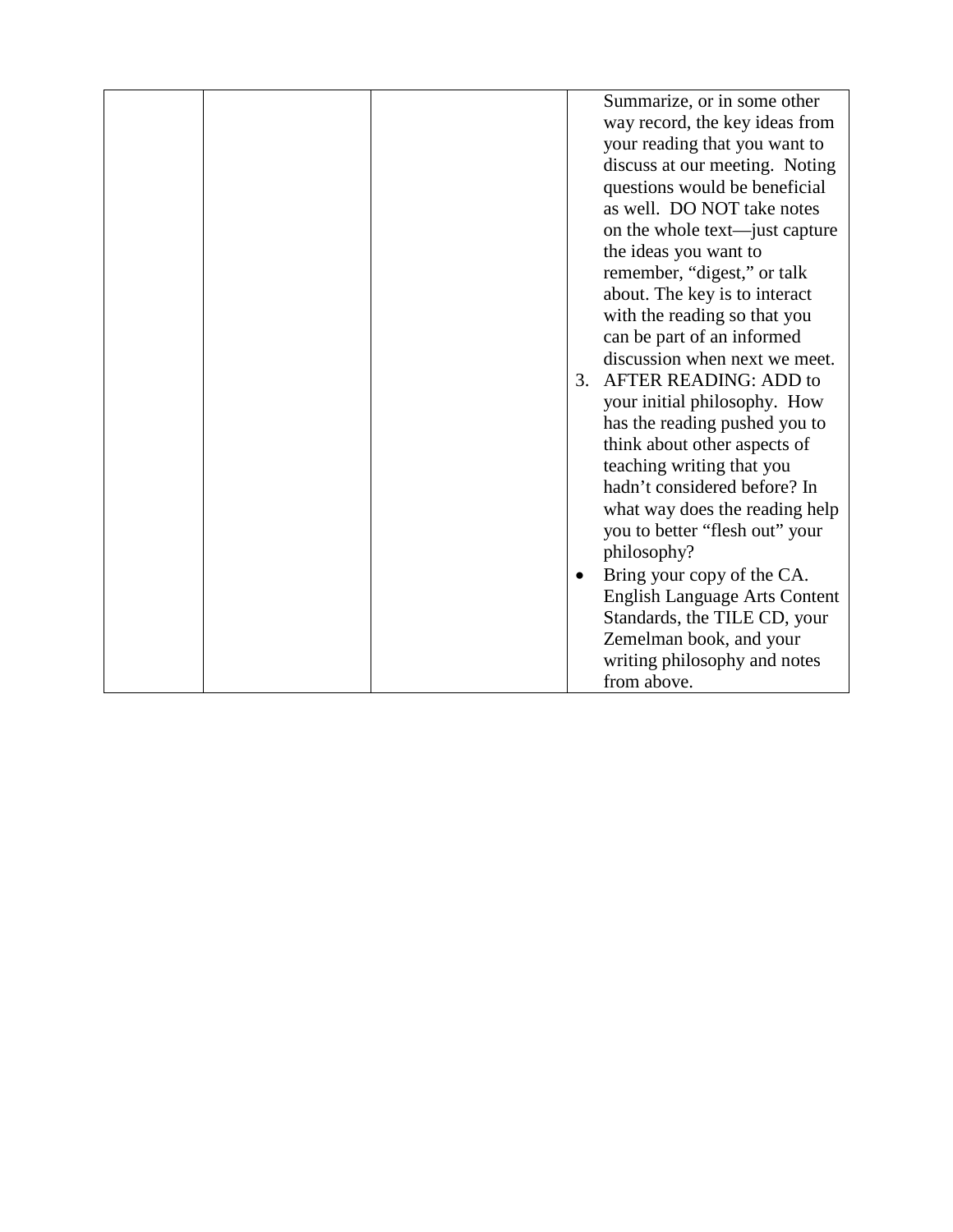| 3/26<br>Wed. | $\blacktriangleright$<br>Writing<br>Grammar lesson<br>modeling (small<br>groups)<br>Supporting<br>struggling<br>writers                                                                 | Burke: Ch. 6 and 16<br>$\bullet$<br>Choate: Ch. 8 and 9<br>$\bullet$<br>TILE: Module 10<br>$\bullet$<br>Optional: Any part<br>$\bullet$<br>of the Weaver book | Reader response: Focus on one<br>$\bullet$<br>student (from ST'ing or<br>observation) for whom writing<br>is a struggle in some way.<br>Identify what his/her<br>"struggles" are and then<br>identify at least 3 things you<br>might do (from Choate, Burke,<br>TILE, and/or other sources) to<br>support this student.<br>Individual lesson modeling<br>(contextual<br>grammar/conventions lesson)                                                                                                                                                                                                                                                                                                                                                                                                                                                                                                                                                                                                                                                                                                                |
|--------------|-----------------------------------------------------------------------------------------------------------------------------------------------------------------------------------------|---------------------------------------------------------------------------------------------------------------------------------------------------------------|--------------------------------------------------------------------------------------------------------------------------------------------------------------------------------------------------------------------------------------------------------------------------------------------------------------------------------------------------------------------------------------------------------------------------------------------------------------------------------------------------------------------------------------------------------------------------------------------------------------------------------------------------------------------------------------------------------------------------------------------------------------------------------------------------------------------------------------------------------------------------------------------------------------------------------------------------------------------------------------------------------------------------------------------------------------------------------------------------------------------|
| 4/9<br>Wed.  | Writing<br>➤<br>Responding to<br>$\bullet$<br>student writing<br>Writing<br>$\bullet$<br>conferences<br>Share some<br>writing plans<br>Set up for<br>➤<br>student profile<br>assignment | Daniels/Zemelman:<br>$\bullet$<br>Part IV (pages 205-<br>236)<br>Optional: Weaver:<br>Ch. 8<br>(conferencing)                                                 | <b>Reader response:</b><br>$\bullet$<br><b>BEFORE READING: Write</b><br>1.<br>your beliefs about evaluating<br>student writing. What do you<br>think is important about your<br>interaction with a student's<br>writing? What is your purpose<br>for interacting with it? How do<br>you see yourself evaluating a<br>student's writing?<br><b>DURING the READING:</b><br>2.<br>Summarize, or in some other<br>way record, the key ideas from<br>your reading that you want to<br>discuss at our meeting. Noting<br>questions would be beneficial<br>as well. DO NOT take notes<br>on the whole text—just capture<br>the ideas you want to<br>remember, "digest," or talk<br>about. The key is to interact<br>with the reading so that you<br>can be part of an informed<br>discussion when we meet.<br><b>AFTER READING: ADD to</b><br>3.<br>your initial ideas about<br>evaluating students' writing.<br>How has the reading pushed<br>you to think about other<br>aspects of evaluation that you<br>hadn't considered before? In<br>what way does the reading help<br>you to better "flesh out" your<br>beliefs? |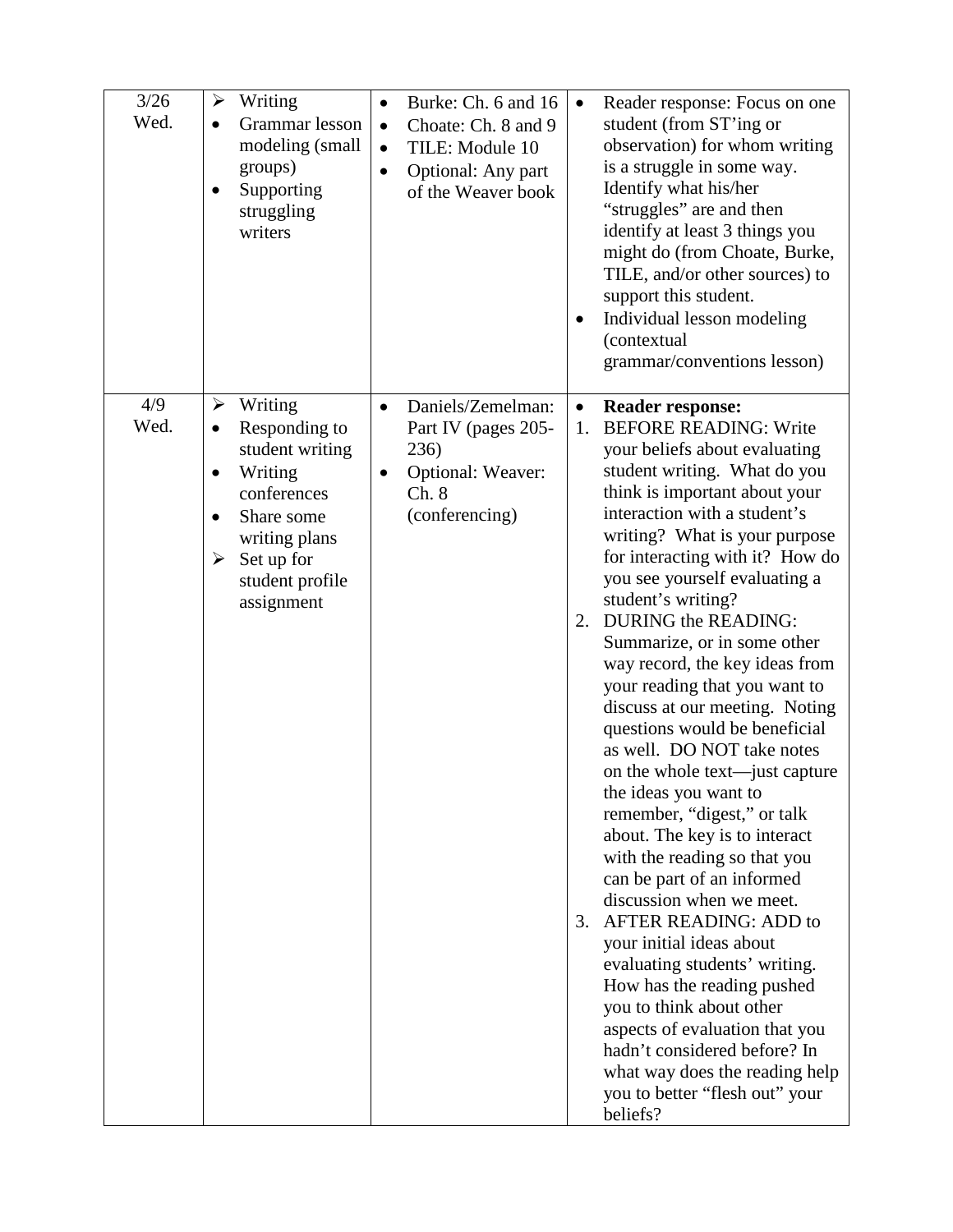|                                              |                                                                                                                                          | Writing plan due (bring 22)<br>copies for your colleagues)                                              |
|----------------------------------------------|------------------------------------------------------------------------------------------------------------------------------------------|---------------------------------------------------------------------------------------------------------|
| 4/30<br>Wed.                                 | Writing<br>➤<br>continued as<br>needed from 4/9<br>Share writing<br>plans<br>$\blacktriangleright$<br>Assessing<br>student<br>"profiles" | Assessment profile writing due<br>(TPA pilot people: TPA #3 can be<br>used in place of this assignment) |
| 5/7<br>Wed.                                  | <b>OPTIONAL:</b><br>troubleshooting<br>meeting to discuss<br>issues arising in<br>student teaching or<br>. ?                             |                                                                                                         |
| 5/12<br>(by 5:00 in<br>Michelle's<br>office) |                                                                                                                                          | Final reflective essay due<br>$\bullet$                                                                 |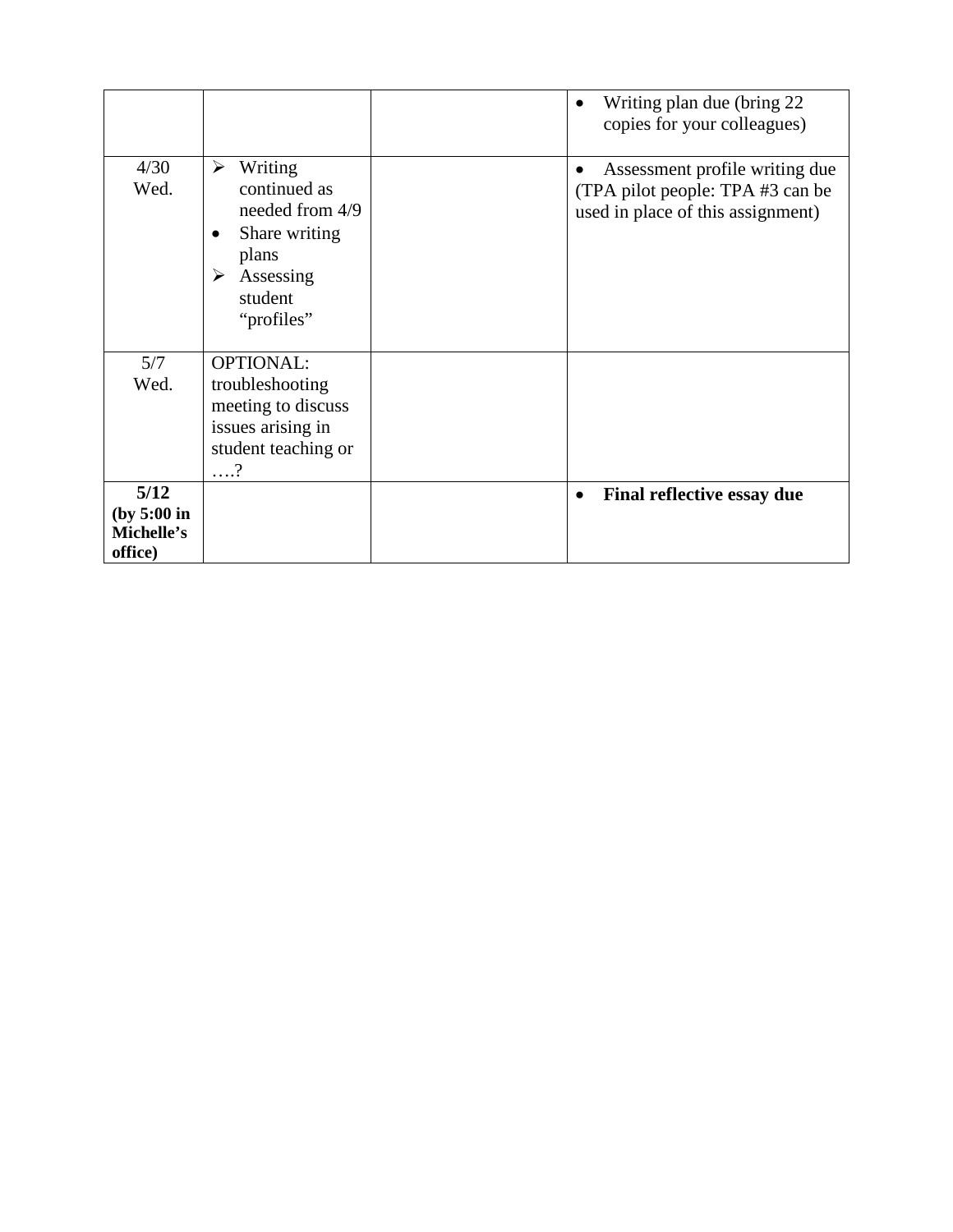# **Grading Rubric for EDSS 546A/B**

### **"A" students:**

- 1. demonstrate serious commitment to their learning, making full use of the learning opportunities available to them and searching out the implications of their learning for future use.
- 2. complete all assignments thoroughly, thoughtfully, and professionally, receiving 3.7 4 average on all assignments.
- 3. make insightful connections between all assignments and their developing overall understanding of teaching English/language arts; they continually question and examine assumptions in a genuine spirit of inquiry.
- 4. show high level achievement of course goals.
- 5. always collaborate with their colleagues in professional, respectful, and productive ways, enhancing each participant's learning and demonstrating personal integrity.
- 6. consistently complete all class preparation work and are ready to engage in thoughtful discourse.
- 7. demonstrate responsibility to meeting attendance requirements (miss fewer than 2 classes) (see syllabus).

# **"B" students:**

- 1. comply with the course requirements and expectations.
- 2. complete all assignments, usually thoroughly, thoughtfully, and professionally, receiving 2.7 –3.6 average on all assignments.
- 3. usually connect assignments to their developing overall understanding of teaching English/language arts; may be satisfied with "accepting" their learning as it's "received" without examining, very deeply, their and others' assumptions or seeking a deeper understanding of the implications.
- 4. show reasonable achievement of course goals.
- 5. generally collaborate with their colleagues in professional, respectful, and productive ways, enhancing each participant's learning and demonstrating personal integrity.
- 6. complete most class preparation work and are ready to engage in thoughtful discourse
- 7. demonstrate responsibility to meeting the attendance requirements (miss fewer than three classes) (see syllabus).

# **"C" students:**

- 1. demonstrate an inconsistent level of compliance to course requirements and expectations.
- 2. complete all assignments but with limited thoroughness, thoughtfulness, and/or professionalism, receiving  $1.7 - 2.6$  average on all assignments.
- 3. make limited connections between assignments and their developing overall understanding of teaching English/language arts; may not be open to examining assumptions or implications.
- 4. attempt but show limited progress in achieving course goals.
- 5. collaborate with their colleagues in ways that are not always professional, respectful, or productive; participants may be distracted from learning and/or personal integrity may not be demonstrated.
- 6. complete some class preparation work and are generally under-prepared to engage in thoughtful discourse.
- 7. meet the minimum attendance requirements (see syllabus).

**"D" or "F" students** fail to meet the minimum requirements of a "C." The specific grade will be determined based on rate of assignment completion, attendance, etc.